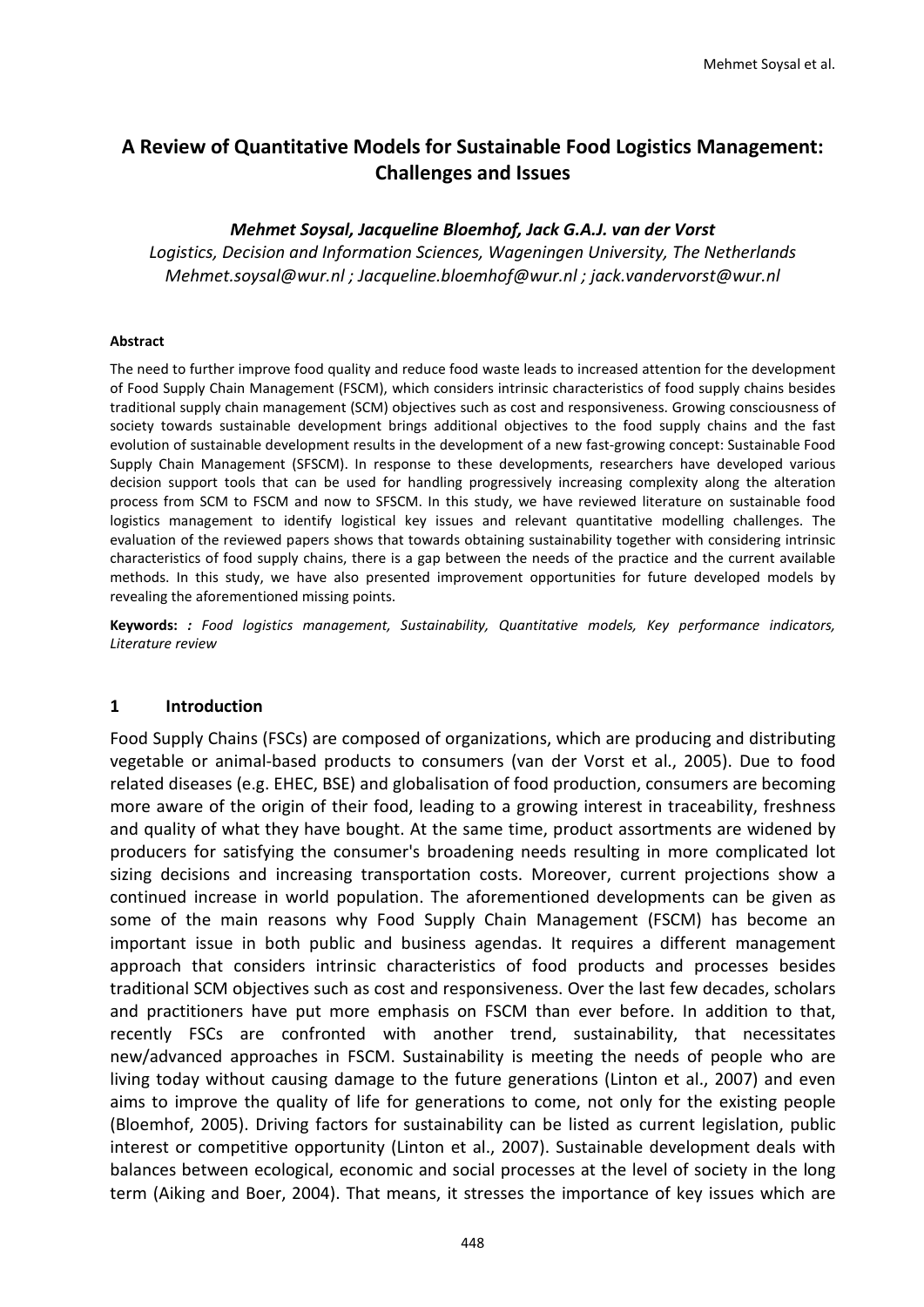closely related with human well-being and the natural environment. Therefore, the quality of the product that is served by companies to customer needs to be competitive, socially fair, environmentally safe and profitable, besides being produced efficiently [\(Kepler, 2004\)](#page-13-1). The fast evolution of sustainable development changes the goals in almost every SC including FSCs and makes conventional FSC strategies inappropriate leading to the development of a new fastgrowing concept: Sustainable Food Supply Chain Management (SFSCM).

The major factors that have contributed to the increased interest in this area are raising consciousness on sustainable system dynamics and, related with that, governments change regulations by enacting strict rules on food safety and sustainability problems to impose firms on taking necessary precautions against the social and environmental impacts of their operations. In terms of sustainability, companies operating in the agriculture and the food sector are confronted with: (1) accelerating environmental and social impact assessment policy and standards such as HACCP, BRC or ISO22000 enacted by governments; (2) emerging concept of extended producers responsibility supporting the shift from "cradle to grave" to "cradle to cradle" perspective [\(Neto et al., 2009\)](#page-13-2) imposed from either governments or influential private institutions and (3) gradually increasing discussions brought to the agenda by the society on pursuing life without compromising future generation's rights to live .

Unsurprisingly, this alteration from traditional SCM to FSCM and now to SFSCM improves the complexity of SCs and results in more challenging logistics management; especially since, the aforementioned developments have stimulated companies and researchers to consider multiple performance indicators. Companies have to invest in a redesign of their logistics network to increase responsiveness, improve food quality, reduce food waste and improve sustainability and transparency. As a result, the traditional performance indicator "cost" is replaced by the emerging Triple Bottom Line (TBL) concept in which Profit, People and Planet are the drivers towards performance [\(van der Vorst et al., 2005\)](#page-14-0). It is clear that this change evokes the need for an integrated approach that links supply chain decisions to the three pillars of sustainability.

Sustainability in itself is not a new research area and much literature is devoted to this subject. However, FSC systems are complex comprising a wide diversity of products with different characteristics and quality management requirements, enterprises, dynamic interactions and markets making the decisions concerning the FSCs such as production, distribution decisions more challenging. Therefore, quantitative models are often used to support management decision making in analysing scenarios and deciding on effective redesigns of the chain. Up to now, literature lacks an overview of the state of the art concerning these aspects.

The main aim of this study is to identify logistical key issues and modelling challenges in sustainable food logistics management. We have conducted a literature review on quantitative studies concerning sustainable food logistics management. We have chosen a broad scope of quantitative studies with various types of FSCs, with varying objectives and concerns to ensure general comprehension of modelling types, sustainable system dynamics and also approaches handling product quality decay and waste. Our focus is on the inter organizational chain logistics necessary to improve food quality and sustainability, so we do not so much elaborate on processes like growing, harvesting, processing etc. This review comprises comparisons of selected studies with respect to various factors such as included performance indicators, environment, product and model characteristics as well as sustainability, transparency and quality concerns.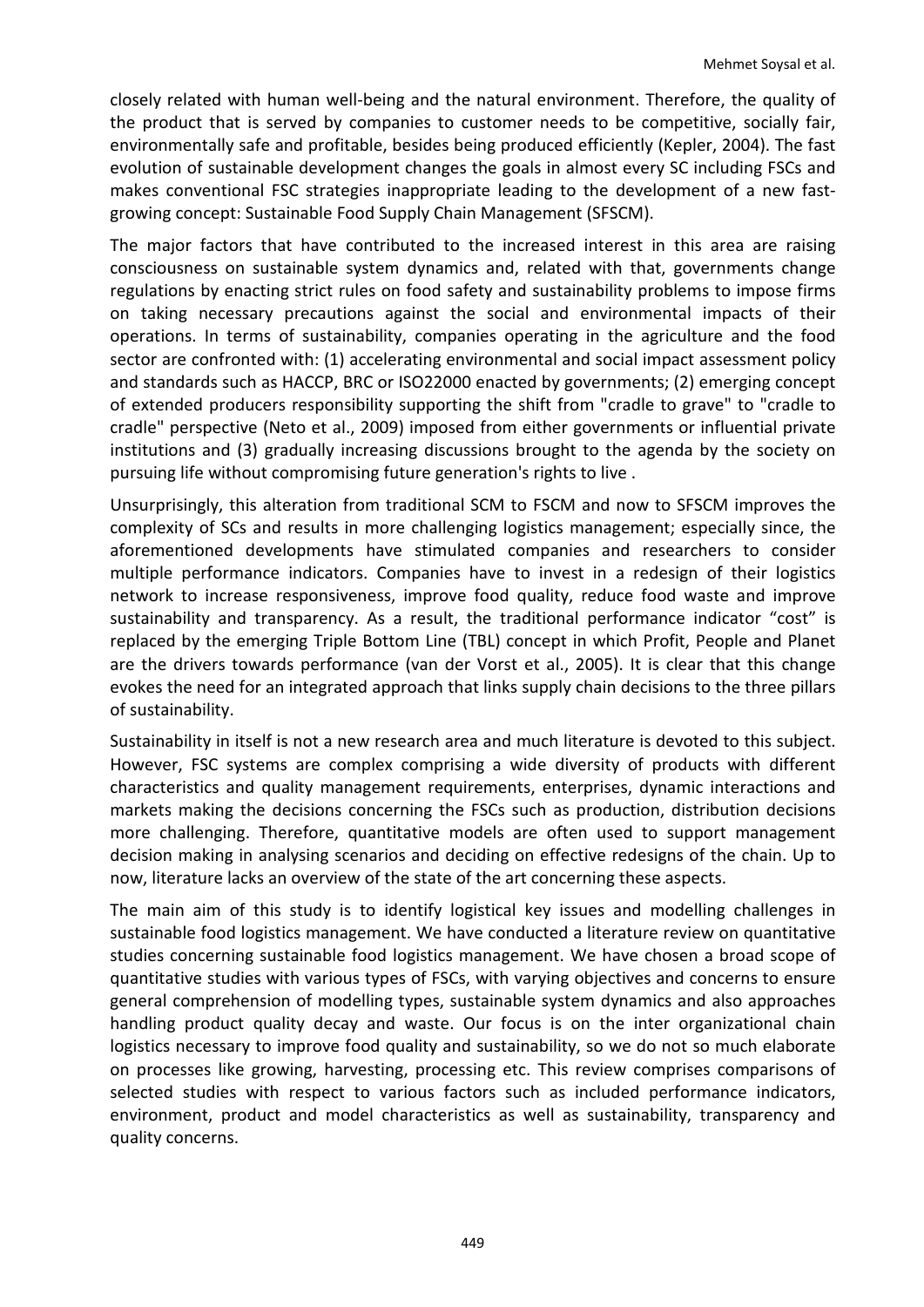# **2 Research Methodology**

In this study we mainly focus on quantitative models about food logistics management. However, we also consult some qualitative studies about FSCs to develop the discussion and to understand related logistical key issues more clearly. Our literature search is carried out within well-known databases such as ISI Web of Knowledge and EBSCO and followed by reference and citation analyses to find related contributions. The following search criteria were employed: *sustainable food logistics management, food supply chain production and distribution planning, food supply chain quantitative models, sustainability in food supply chains, food safety/security issues in food supply chains.* 

Framework of this study (see Fig.1) comprises three aspects: (1) identifying logistical demands from practice (logistical key issues), (2) current available methods, and (3) needs for new/advanced models (quantitative modelling challenges). Using this framework, we try to determine key modelling challenges for sustainable food logistics management.



**Figure 1**. Logistical key issues and modelling challenges in SFSCs

Different than two other literature review studies about quantitative models in FSCs [\(Ahumada](#page-11-0)  [and Villalobos, 2009a\)](#page-11-0) and [\(Akkerman et al., 2010\)](#page-12-2) in which sequentially the field of production and distribution planning for agri-foods and food distribution management for various FSCs is discussed, we place emphasis on sustainability and present more detailed information with respect to related models. By putting forward main performance indicators considered in quantitative models, we generate a structured linkage between the practical needs and the current modelling literature.

# *2.1 Logistical Demands From Practice (Logistical key issues)*

Currently, there is a global and interconnected system in food industry that has various complex relationships for the logistics management of food products, because of consumers' concerns related to food safety scandals and globalization of food production [\(Trienekens and](#page-13-3)  [Zuurbier, 2008\)](#page-13-3). Also, food security is still a considerable problem a.o. due to the growing population which is projected to reach 9Bn by 2050 [\(Global Food Security, 2012\)](#page-13-4) that necessitates emphasis on the reduction of food waste. In FSCs reaching the right customer (higher revenue) at the right level of quality, with the appropriate remaining shelf life and with the proper routing through the chain are crucial factors for solidifying and maintaining competitive advantage [\(Ahumada and Villalobos, 2011\)](#page-12-3). However, this claim needs to be extended when sustainability concerns are involved in decision making. Thereby, the ultimate goal in a sustainable FSC is ensuring customer satisfaction with the most efficient/effective way possible while being aware of the impacts of operations on the environment and society. In this study, considering the related literature we aim to cover the core issues in sustainable food logistics management in three groups: (1) cost reduction and improved responsiveness, (2) improved food quality and a reduction of food waste, and (3) improved sustainability and transparency. These groups sequentially can also be regarded as phases towards SFSCM.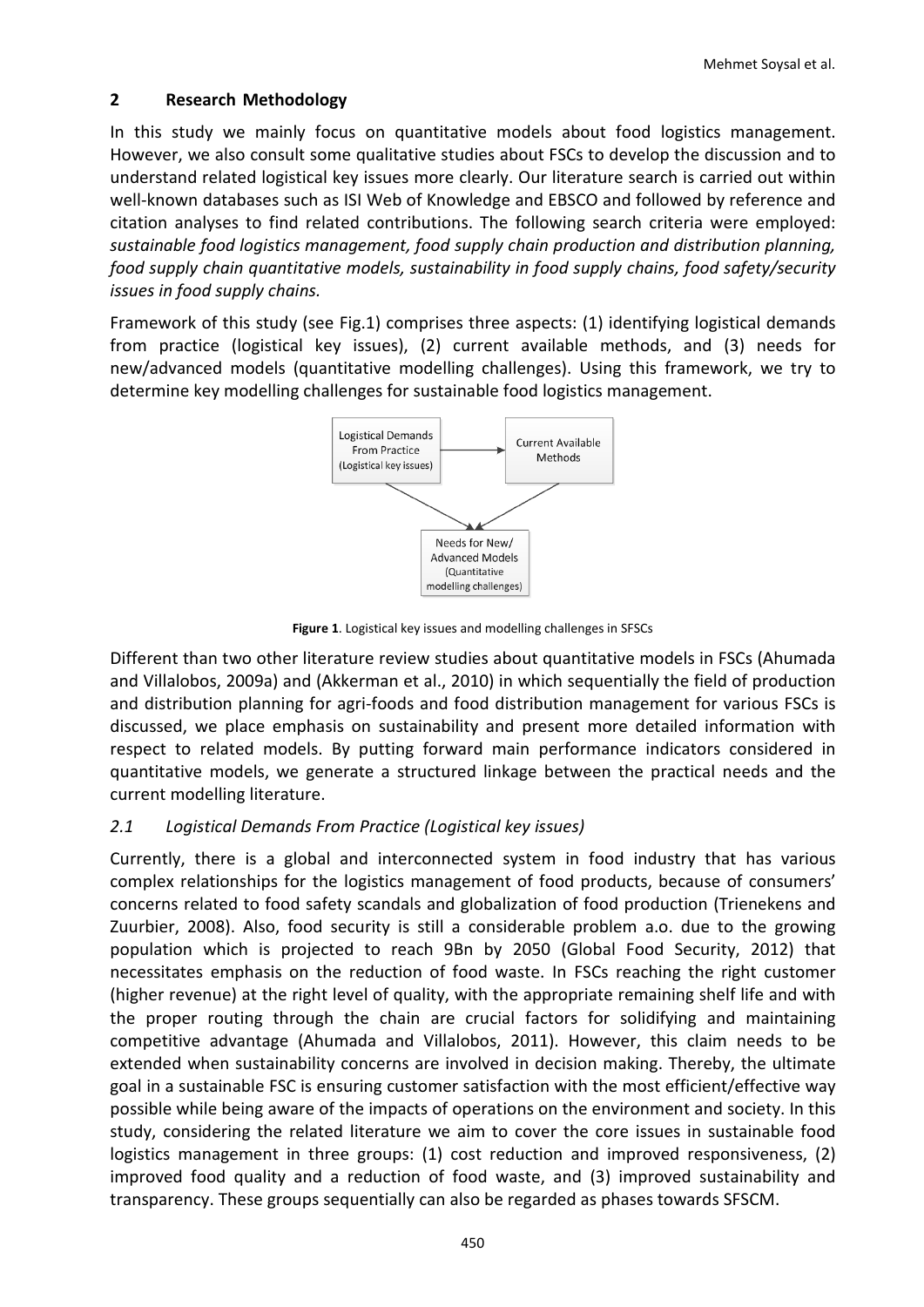# 2.1.1 Cost reduction and improved responsiveness (SCM phase)

Cost and responsiveness issues are the two main traditional concerns in SCs. In today's food sector consumers demand high quality food in various innovative forms throughout the year with a competitive price ([\(Apaiah and Hendrix, 2005\)](#page-12-4); [\(Trienekens and Zuurbier, 2008\)](#page-13-3)). Thereby, SCM aims to achieve better customer service with less cost while satisfying the various requirements of other stakeholders in the chain ([\(van der Vorst and Beulens, 2002\)](#page-13-5); [\(van der Vorst et al., 2005\)](#page-14-0)). Besides, compared to the past, food industries head more towards international markets to the aim of sourcing necessary products for their operations and serving products. This changing system leads to the need of advanced models and tools for planning the SC operations [\(Mula et al., 2010\)](#page-13-6) and global coordination and optimization of geographically dispersed facilities [\(Brown et al., 2001\)](#page-12-5) to reduce operations' costs. Apparently, problems in FSCs are more sophisticated than in the past [\(Bilgen and Ozkarahan, 2007\)](#page-12-6) and companies in the food industry focus mainly on cost reduction, especially in the current economic crises.

Another major concern, establishing SC responsiveness, has two main dimensions; one of them is the time between placing and receiving an order and the other one is how quickly companies respond to customers' unique and rapidly changing needs. Responsiveness is key to maintaining customer satisfaction and customer service in the food industry. In Gunasekaran et al. [\(2008\)](#page-13-7) the key factors for forming a responsive SC are stated as follows: timely information sharing, shortening the total cycle time, coordinating the workflow at different echelons of the SC, good decision support systems, reducing lead times for information and materials flows, integrating information about operations, reducing redundant echelons, and flexible capacity. There is also a trade-off between the cost of the SC (efficiency) and its responsiveness, resulting in discussions on the position of the customer order decoupling point [\(van der Vorst et al., 2005\)](#page-14-0). On one hand increased product diversity and competition leads to decrease in inventories to reduce inventory costs; on the other hand keeping more inventory always guarantees responding quickly to consumers. So, FSCs try to maintain a reasonable balance between these two decision areas: reducing cost versus improving responsiveness.

#### 2.1.2 Improved food quality and a reduction of food waste (FSCM phase)

Food quality and waste issues are the two main triggers for the transition from the SCM to the FSCM which has additional challenges and complexity compared to traditional SCM. In FSCs, there is a continuous change in the quality of the food product starting from the time the raw material leaves the grower (or e.g. the slaughter for meat products) to the time the product reaches the consumer [\(Dabbene et al., 2008\)](#page-12-7). Perishable products have a shorter shelf life<sup>[1](#page-3-0)</sup> than non-perishables and meet two criteria: (1) high rate of deterioration at ambient storage conditions and requiring specific storage conditions to slow the deterioration rate, (2) an obsolescence date of the product such that reordering for the products with the same date is impractical (e.g. newspapers and (bi)weekly magazines can be considered perishables [\(van](#page-14-1)  [Donselaar et al., 2006\)](#page-14-1)). These changes in product value make conventional SC strategies which do not take perishability into account inappropriate [\(Blackburn and Scudder, 2009\)](#page-12-8). Perishable products require special management that can deal with additional challenges such as temperature controls, quality decay modelling or waste reduction methods. Besides, current FSCs are serving to consumers who are more concerned about food safety and security issues than ever before. Also, other stakeholders have growing concern on these issues leading to formation of global organizations dealing with food related problems, the Food and Agricultural Organ (FAO), the world health organ (WHO), both UN organs and the World Trade Organization

<span id="page-3-0"></span><sup>-</sup> $1$  The shelf life of a product is length of the time, starting from the day it is produced before the product considered unacceptable for consumption or become obsolete (Donselaar et al.,2006).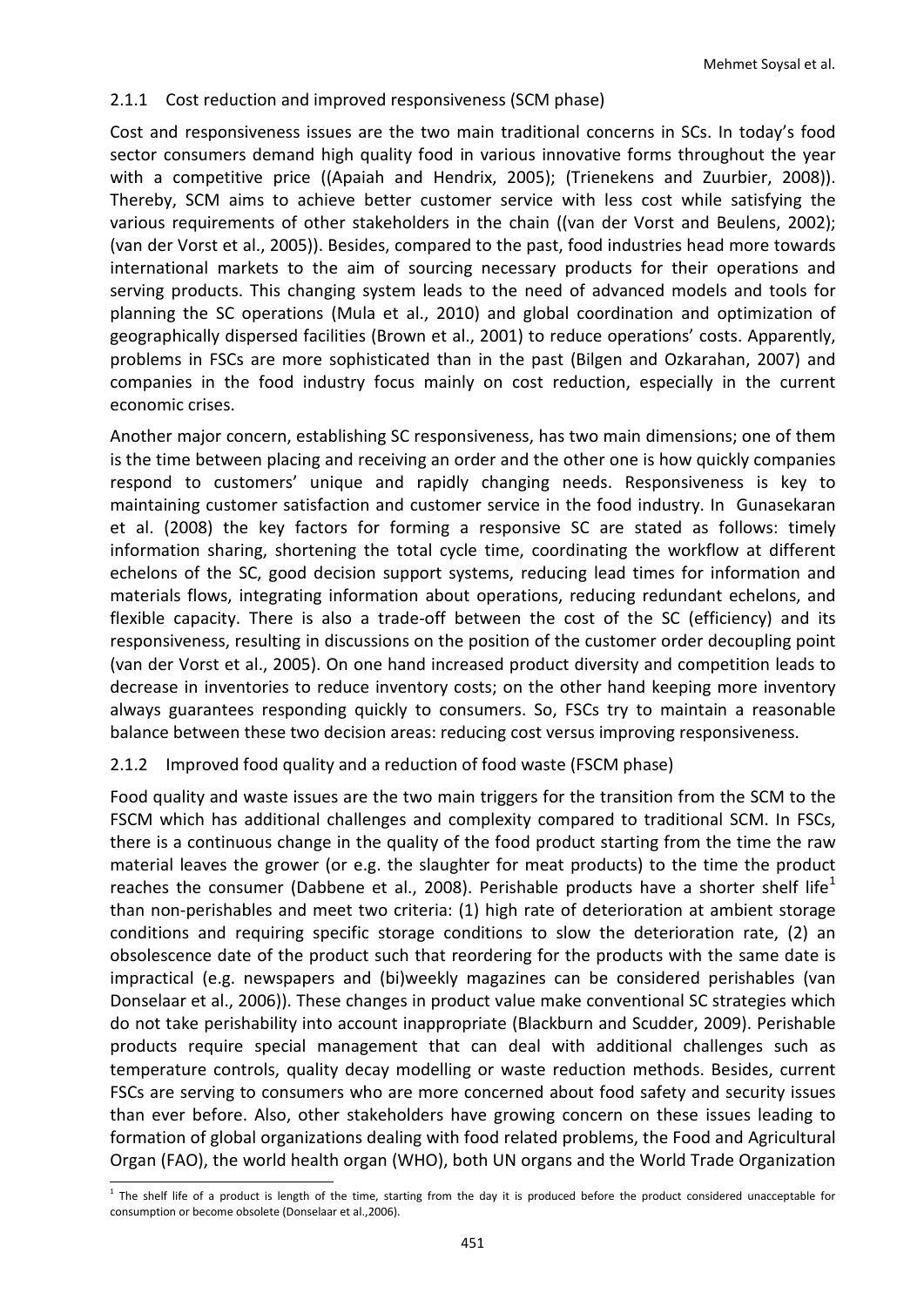(WTO) [\(Trienekens and Zuurbier, 2008\)](#page-13-3). These organizations aim at improvements in availability of and access to healthy food. Thereby, they have various missions such as setting norms and standards, providing technical support to countries or monitoring and assessing operations. Regarding perishability issue, van der Vorst et al. [\(2007;](#page-14-2) [2011\)](#page-14-3) have proposed the innovative concept of Quality Controlled Logistics (QCL) and claimed that better SC design can be established, if product quality is tracked along the SC. Moreover, throughout the FSCs among the world, the food waste is progressively increasing. To give an example from the Netherlands, according to a fact sheet report [\(2010\)](#page-13-8) of the Ministry of Economics, Agriculture and Innovation, in the agro chain annual loss is approximately 2,000 million  $\epsilon$  and this is 30% up to even 50% in some sectors. Of this, 10% to 20% is lost in production, 2% to 10% in industry and trade and 3% to 6% in the retail and out-of-home market. So, the world is still facing big problems related with the food industry which are waiting to be solved. Therefore, there is a growing need for special quantitative models which can tackle the perishability and waste problems in food logistics management.

## 2.1.3 Improved sustainability and transparency (SFSCM Phase)

Sustainability and transparency issues lead to the need for SFSCM for dealing with additional challenges and much more increased complexity compared to FSCM and SCM. Apart from the traditional complexity of the FSCs, sustainability concerns are rapidly growing in the field of OR/OM and FSCM. Kyoto Protocol, setting binding targets for industrialized countries can be given as the most outstanding and recent step of governments towards achieving sustainable development. EU is also a highly influential proponent of sustainability [\(Linton et al., 2007\)](#page-13-0) and important EU regulations concerning sustainability are, The General Food Law (Regulation EC/178/2002) and The Waste Electrical and Electronic Equipment (WEEE) (Directive 2002/96/EC) [\(Bloemhof, 2005\)](#page-12-0). Mainly related with the growing concern about the future, also the concept of sustainable SC design has emerged and aims to incorporate economic, environmental as well as societal decisions into SCs in the design phase ([\(Chaabane et al.,](#page-12-9)  [2012\)](#page-12-9); [\(Wang et al., 2011\)](#page-14-4)). Escalating sustainability consciousness of stakeholders in FSCs inevitably affects the decision making process and operations. That means an integrated approach linking SC decisions to the three pillars of sustainability [\(Chaabane et al., 2012\)](#page-12-9) with quality consideration is necessary for companies. According to Seuring and Muller [\(2008\)](#page-13-9) the pressures and incentives for sustainability in SCs (not only FSCs) are listed as follows: legal demands legislation, customer demands, response to stakeholders, competitive advantage, environmental and societal pressure groups, reputation loss. However, it is obvious that investments to improve environmental care need to be balanced against other investments [\(Wognum et al., 2011\)](#page-14-5) or the social and environmental dimensions of SSCM must be undertaken with a clear and explicit recognition of the economic goals of the firm [\(Carter and](#page-12-10)  [Rogers, 2008\)](#page-12-10).

Another key issue, transparency, has also growing impact on FSCs. Consumers want to get more insight in production processes as well as what happened to the product as it went through the SC [\(Vis, 2012\)](#page-14-6). This places emphasis on especially the people and planet aspects of sustainability. In order to achieve transparency and tracking and tracing of products and services throughout the value chain, intensified integration and cooperation between the actors of the chain and improved monitoring of process activities [\(Fritz and Schiefer, 2008\)](#page-12-11) is required.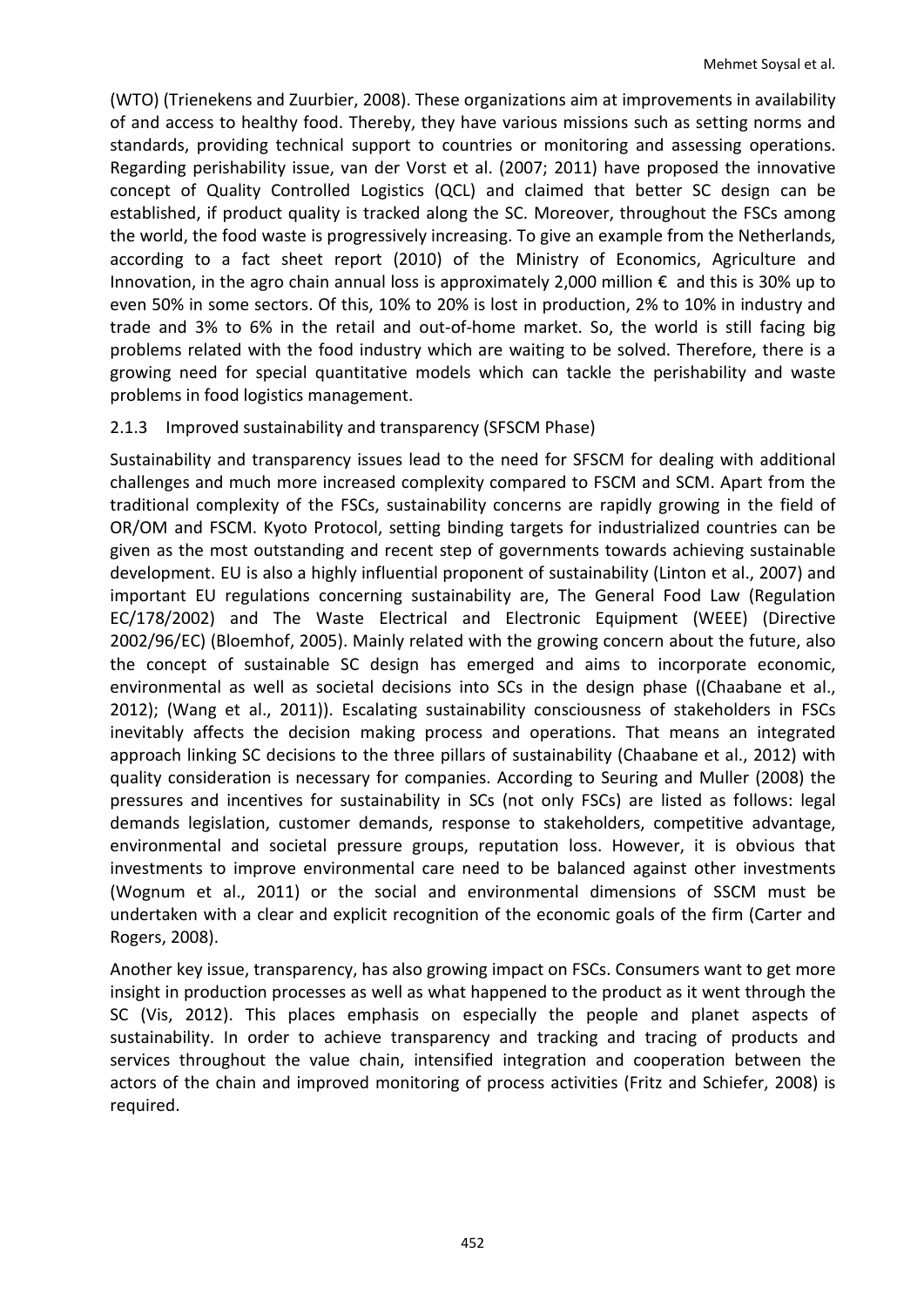# *2.2 Current Available Methods*

In this section, the presentation of main characteristics of the existent models in literature is followed by a discussion about the performance indicators considered in these models for each of the aforementioned logistical key issues in the previous section.

#### 2.2.1 Modelling Characteristics

Due to the recently growing attention to FSCM in the Operations Management (OM) literature [\(Akkerman et al., 2010\)](#page-12-2) especially in the last decade, the number of studies on food logistics management is increasing. The existing models of food logistics management and their main characteristics are derived in Table 1. The aforementioned studies are investigated in terms of modelling type, decisions incorporated, linearity, solution method, containing uncertainty, decision planning horizon structure, transportation mode, existence of application with either real or hypothetical data and field of study.

Regarding that production, transportation and inventory management are the main logistical drivers [\(Chopra and Meindl, 2010\)](#page-12-12) in a SC, the common objective of all models is improving the performance of the related food logistics system by aiding the decision making process. For these aforementioned problems, scholars have proposed various types of models: Mixed Integer Programming (MIP), Linear Programming (LP), Multi Objective Programming (MOP), Goal Programming (GP), Analytical and Simulation models. Different software programs have been used or approaches have been developed for obtaining solutions from the developed models. Depending on the complexity of the problem, in some studies scholars need to develop several heuristics for at least producing solutions that are close to the optimal solution. The reasons for facilitating from heuristic methods can be given as the impossibility or huge amount of time to obtain an optimal solution. Except for a few studies which have non-linear terms in their models, the focus is mostly on the use of linear models. Moreover, some models serve to the purpose of multi decision planning horizon, whereas some of them are developed for only single period decision planning. Mode of transportation assumption is also different in studies.

Most real FSC problems are characterized by various sources of uncertainties i.e. length of the order forecast horizon, information availability and data timeliness, decision policies used, supply, process and demand uncertainties [\(van der Vorst et al., 2000\)](#page-13-10). However only a few studies such as [\(van der Vorst et al., 1998\)](#page-13-11); [\(Azaron et al., 2008\)](#page-12-13) are keen to challenge incorporating stochastic elements into their models. Besides, almost all of the proposed models are implemented in various FSCs either by considering collected real or generated hypothetical data.

# 2.2.2 Cost reduction and improved responsiveness

All of the quantitative models in reviewed literature (see Table 2) try to minimize the costs of various operations in food logistics management. Most of the confronted costs in quantitative models can be classified into four main groups: production, inventory, distribution and other costs. In this list the last item, other costs, represents costs which depend on the type of the food product such as milk collection, biomass drying or by-product credit. In some of the studies considering food quality decay ([\(Rong et al., 2011\)](#page-13-12); [\(Blackburn and Scudder, 2009\)](#page-12-8); [\(Ahumada and Villalobos, 2009b\)](#page-11-1)), cooling, wastage and/or quality loss costs are handled within one or more of the main cost groups. Apart from the aforementioned main cost groups, Rong and Grunow [\(2010\)](#page-13-13) incorporate dispersion costs of batches into the quantitative model to solve the trade-off between reducing production costs of the food products and reducing the concerns for food safety.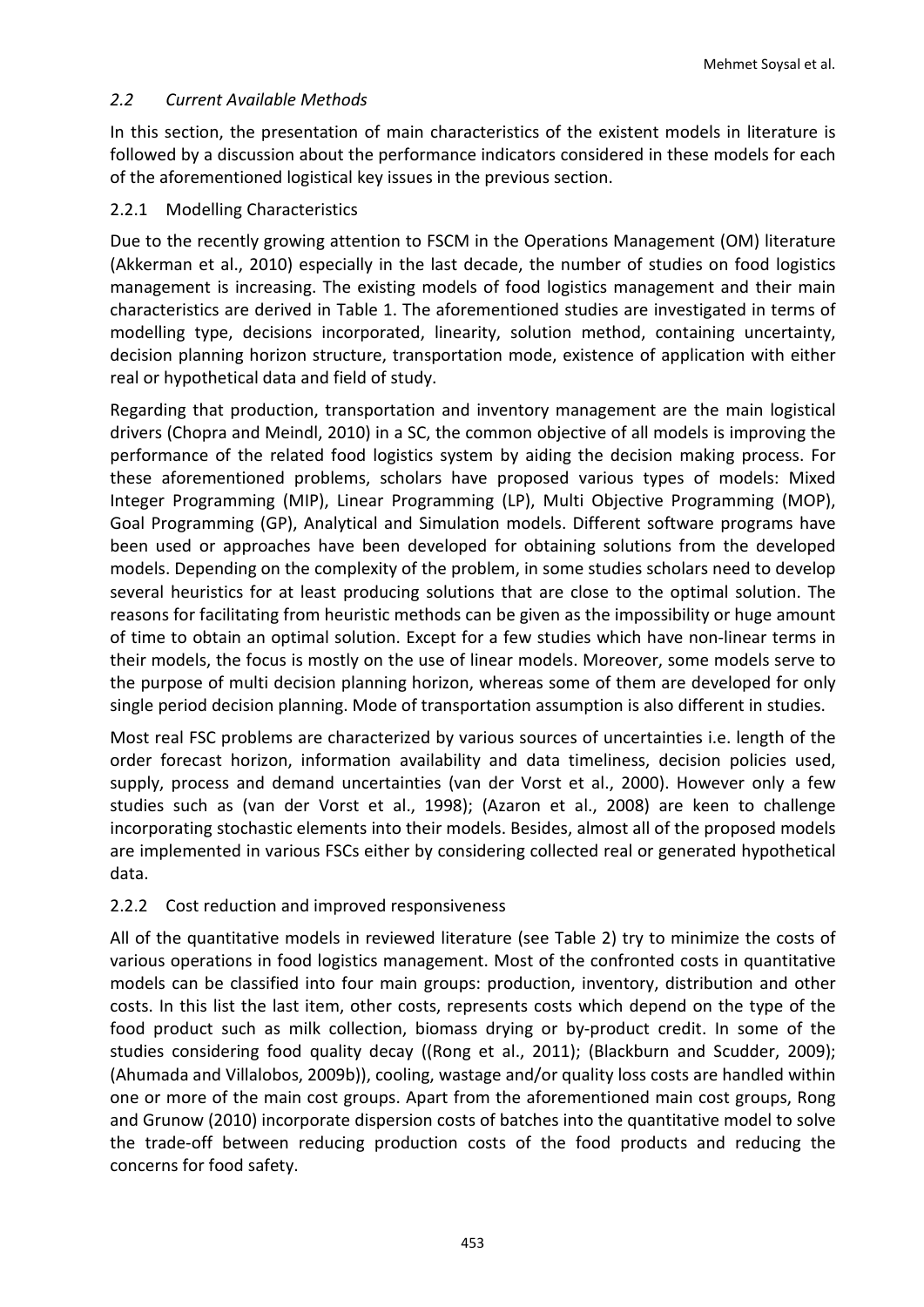Different from other studies, Azaron et al. [\(2008\)](#page-12-13) put emphasis on the minimization of the variance of the total cost and the minimization of the financial risk (the probability of not meeting a certain budget) besides cost minimization in a multi-objective model.

Except for a few studies ([\(Ahumada and Villalobos, 2009b\)](#page-11-1); [\(Bilgen and Gunther, 2010\)](#page-12-14); [\(Blackburn and Scudder, 2009\)](#page-12-8); [\(van der Vorst et al., 2000\)](#page-13-10)) in which there are strict deadlines such as a specific production lot that has to be finished up to a particular day or cycle time, FSC responsiveness is not explicitly mentioned in literature. However aiming for coordinating operations in related FSCs, it can be said that all these developed quantitative models also serve the purpose of increasing responsiveness with varying extent. Especially, forbidden stockout possibilities in e.g. Rong et al. [\(2011\)](#page-13-12), Akkerman et al. [\(2009\)](#page-12-15) (see Table 1) can be regarded as a management approach to improve customer responsiveness. Apart from reducing operational costs, utilisation of transport carriers has also the potential to shorten cycle time for delivery to the customer. Moreover, stochastic quantitative models in literature have shortage costs to encourage satisfying customers' demand on time that can contribute to the improved responsiveness. The study of van der Vorst et al. [\(1998\)](#page-13-11) refer to responsiveness by stating that systematically managing uncertainties in a SC is a next step towards creating responsive SCs.

Apart from those studies referring responsiveness, Blackburn and Scudder [\(2009\)](#page-12-8) brought in Marginal Value of Time (MVT) rate to measure the cost of a unit time delay in the SC and divided the FSC into two segments (a ''responsive'' segment in which product deterioration rates are high and an ''efficient'' segment with lower deterioration rates), modelling each of them separately. They came up with an important result that the decisions in each segment of the SC do not need to be coordinated to achieve SC optimization.

## 2.2.3 Improved food quality and a reduction of food waste

The perishability problem, sometimes even leading to food waste in FSCs, is too important to ignore and affects many operations along the chain. In response to that growing practical need, attempts have been made to incorporate quality decay and waste of the product into quantitative models in food logistics management (see Table 2). The general aim of these studies is approaching real life situations in FSCs as much as possible.

Most of the models in literature such as Zanoni and Zavanella [\(2007\)](#page-14-7); Eksioglu and Jin [\(2006\)](#page-12-16) assume that the quality of products diminishes linearly and deemed useless after a specific time period. That means as long as products are above the pre-specified minimum levels, they are regarded as acceptable and quality of the products do not make difference in terms of market price or cost. Thereby, the model does not penalize the late delivery unless it is above of the pre-specified quality level. However, because of quality decays either part of the purchased goods cannot be sold on the market or can be sold with a lower price than the best market price [\(Osvald and Stirn,](#page-13-14) 2008). To avoid these problems and to encourage the freshness of products, a few studies ([\(Ahumada and Villalobos, 2009b\)](#page-11-1); [\(Ahumada and Villalobos, 2011\)](#page-12-3); [\(Osvald and Stirn, 2008\)](#page-13-14)) consider the cost of inventory lost while being transported by including that cost to the objective function. Besides, rather than assuming simple linear decay, Rong et al. [\(2011\)](#page-13-12) use a quantitative quality decay model based on the Arrhenius equation<sup>[2](#page-6-0)</sup>.

Among the studies which handle the perishability problem in their models, some studies such as Rong and Grunow [\(2010\)](#page-13-13) and van der Vorst et al. [\(2009\)](#page-14-8) also try to include temperature controls of the products for determining the best temperatures throughout the chain (see Table 2). In these studies, quality decays occur in products depending on the temperature

<span id="page-6-0"></span><sup>-</sup> $^2$  The Arrhenius equation is a simple, but remarkably accurate, formula for the temperature dependence of the [reaction rate constant,](http://en.wikipedia.org/wiki/Reaction_rate_constant) and therefore, rate of a chemical reaction (Wikipedia, 2012; Chang, 1981)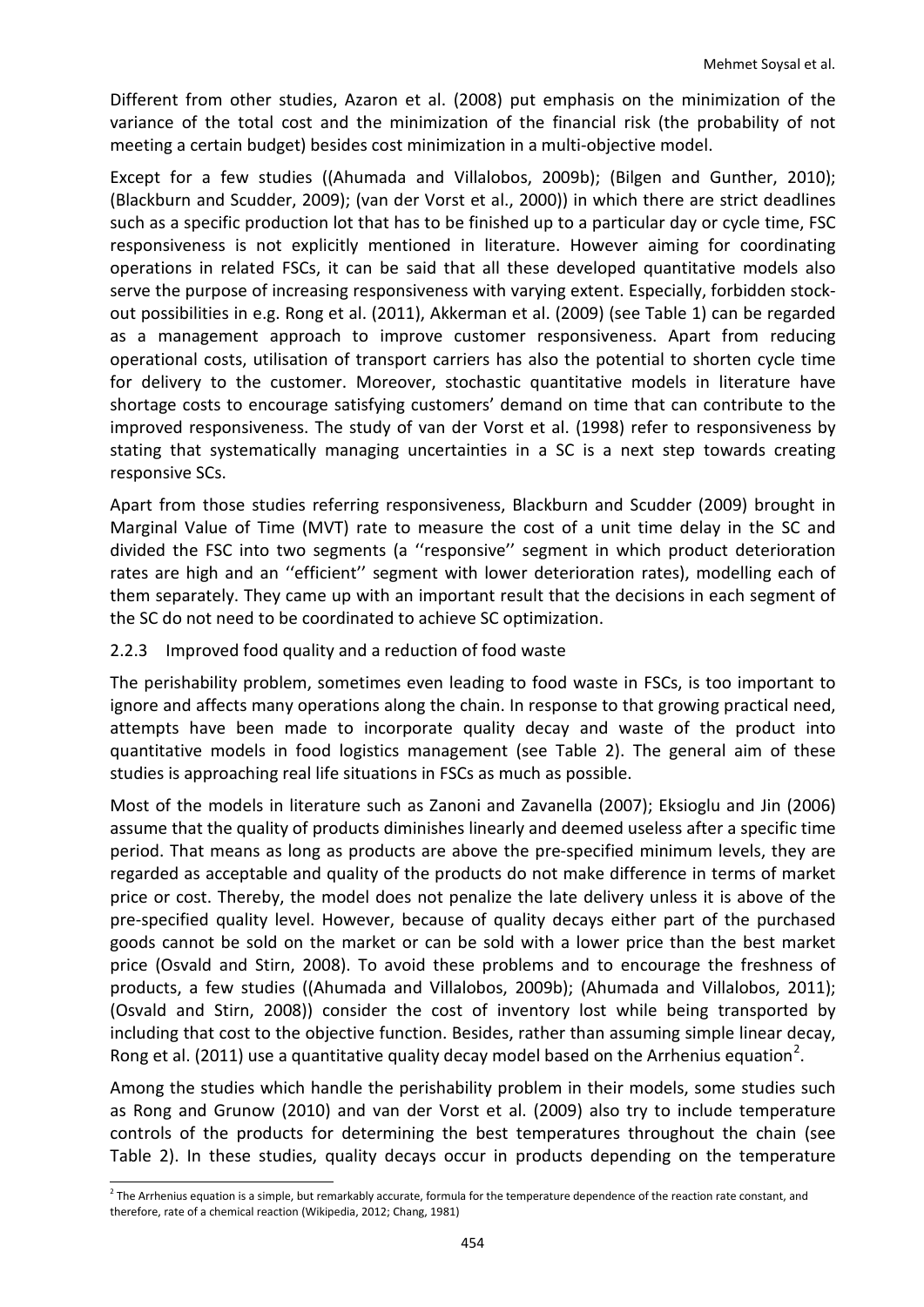levels. That means that the magnitude of quality change at different temperature levels is assumed to be known in advance as a parameter. Different than the other studies, Akkerman et al. [\(2009\)](#page-12-15) claim that enthalpy<sup>[3](#page-7-0)</sup> level control is easier than temperature controls and include enthalpy level tracking to their models besides temperature controls.

A few of the studies in literature, You et al. [\(2011\)](#page-14-9), Rong et al. [\(2011\)](#page-13-12), Akkerman et al. [\(2009\)](#page-12-15), van der Vorst et al. [\(2009\)](#page-14-8) and Wang et al. [\(2010\)](#page-14-10) (see Table 2), has referred to the potential food waste problem. Among these studies, You et al. [\(2011\)](#page-14-9) and Rong et al. [\(2011\)](#page-13-12), explicitly incorporate the food waste problem into their models. In these aforementioned studies, products that lose their suitable freshness are discarded and food waste or waste disposal costs are incurred. Besides, in the simulation model of Vorst et al. [\(2009\)](#page-14-8) product waste is added as a performance indicator.

## 2.2.4 Improved sustainability and transparency

Despite the fact that sustainability is not a new concept, the study in this fields is regarded as in its infancy period by many scholars [\(Linton et al., 2007\)](#page-13-0). The reviewed literature also supports that argument by having only a small number of studies dealing with sustainable development (see Table 2) from the researched perspective. The studies which take into account the new emerging sustainability goals, try to deal with environmental and/or societal concerns besides economic objectives.

Reviewed literature shows that in terms of environmental perspective, GHG emission rates, energy usage and water use indicators and in terms of societal perspective fat content of products and number of accrued jobs are used in the quantitative models of food logistics management.

All of the studies considering GHG emissions try to manage a single indicator in terms of carbon dioxide–equivalent emissions (CO2-equiv/year) or carbon dioxide emissions (CO2/year) and aim to coordinate good distribution. The environmental impact is expressed as kg CO2 per mile travelled. The other environmental impact indicator energy use in the models relates to the various operations in FSCs such as refrigeration, heating, lighting or machine use and expressed as MJ per second/per ton km. The common aim of the studies incorporating energy use is reducing the energy consumption throughout the chain while keeping up operations. The consumption of an important natural resource, water, is also considered in a few studies e.g. [\(Ahumada and Villalobos, 2009b\)](#page-11-1) with the aim of controlling water use in related chains.

In literature only one study [\(Oglethorpe, 2010\)](#page-13-15) has a target to reduce the fat content (expressed as kg) of the products. This attempt can be regarded as societal objective since fat content of products has potential to affect the health of people in negative way. Besides, in that study and in other one [\(You et al., 2011\)](#page-14-9) the number of accrued jobs, which is expressed as hours and full-time equivalent job per year respectively, is aimed to be increased as a social dimension.

<span id="page-7-0"></span><sup>3</sup> <sup>3</sup> Enthalpy reflects the energy stored in the product and enthalpy changes are mainly based on the heat transfer between a food product and its surrounding environment, based on characteristics of the product and the environment in which it is located (Akkerman et al., 2009).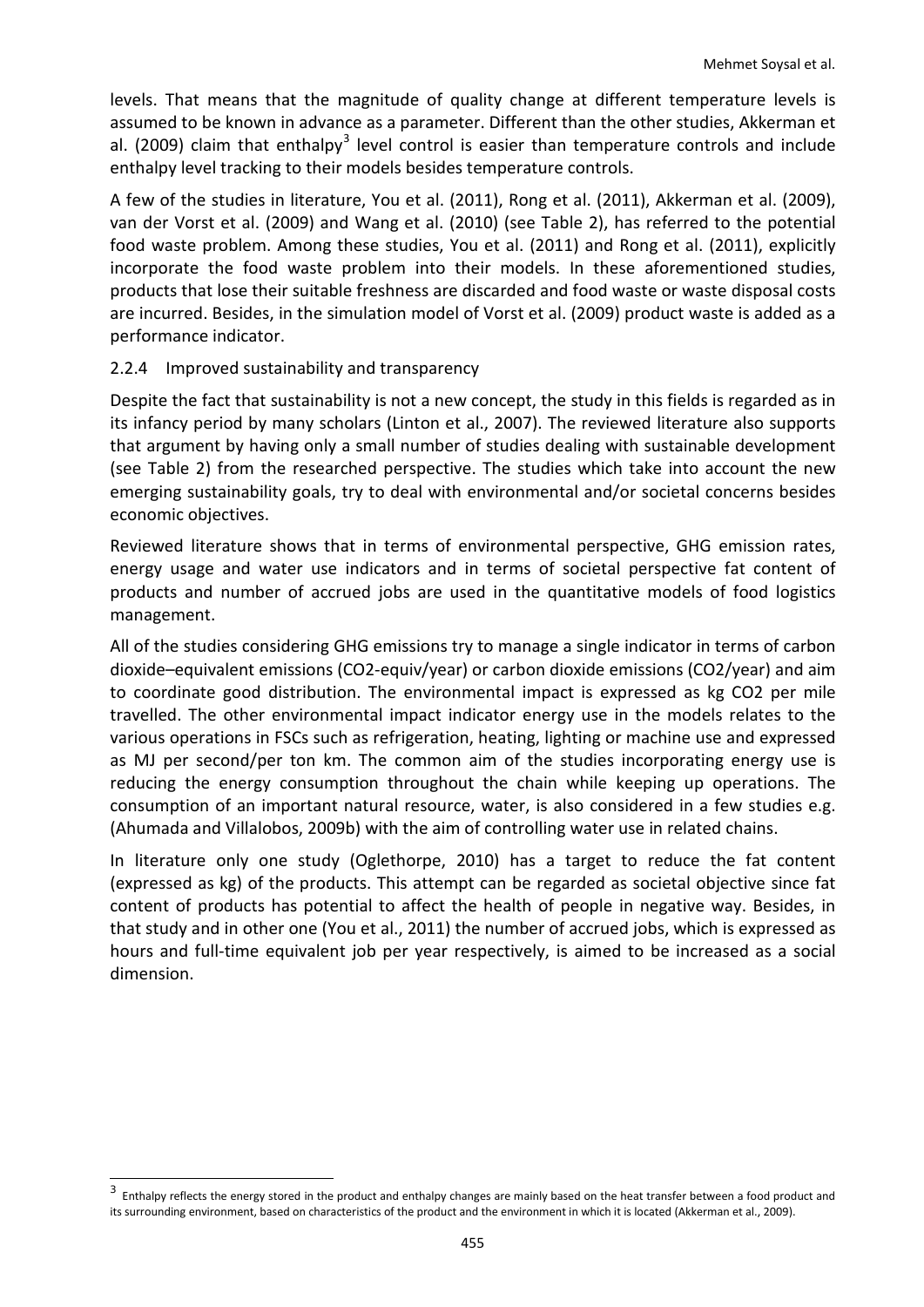**Table 1.** Main Characteristics of Quantitative Studies in Food Logistics Management

|                                  | lodel            | Decisions | Non-Linear<br>inear vs | Method                                                                                                                                                                             | Deterministic<br>Stochastic vs | Stochastic<br>element | Single period<br>vs<br>Multi | $\mathbf{m}$<br>transportati<br>Single mode<br>Multi vs | Application    | Real vs<br>Hypothetical | of Study<br>eld               |  |  |
|----------------------------------|------------------|-----------|------------------------|------------------------------------------------------------------------------------------------------------------------------------------------------------------------------------|--------------------------------|-----------------------|------------------------------|---------------------------------------------------------|----------------|-------------------------|-------------------------------|--|--|
| Gelders et al. (1987)            | MIP              | PT        | L                      | Fortran                                                                                                                                                                            | D                              | $\mathbf N$           | S                            | S                                                       | Y              | $R+H$                   | Large brewery                 |  |  |
| Zuo et al. (1991)                | MIP              | PT        |                        | MPSX/MIP packages, FORTRAN, Heuristic                                                                                                                                              | D                              | N                     | S                            | S                                                       | Y              | $\mathbb{R}$            | Corn                          |  |  |
| van der Vorst et al. (1998)      | Simulation       | PTI       | U                      | U                                                                                                                                                                                  | S                              | Demand, lead time     | U                            | $\mathbf U$                                             | Y              | $\mathbb{R}$            | U                             |  |  |
| van der Vorst et al. (2000)      | Simulation       | PTI       | U                      | $\mathbf{U}$                                                                                                                                                                       | S                              | U                     | U                            | $\mathbb{R}$                                            | Chilled salads |                         |                               |  |  |
| Brown et al. (2001)              | <b>MIP</b>       | PTI       | L                      | Heuristic                                                                                                                                                                          | D                              | N                     | M                            | <sub>S</sub>                                            | Y              | $\mathbb{R}$            | Cereal and convenience foods  |  |  |
| Gebresenbet and Ljungberg (2001) | Analytical       | PTI       | U                      | Route LogiX                                                                                                                                                                        | D                              | N                     | U                            | U                                                       | Y              | $\mathbb{R}$            | Agriculture                   |  |  |
| Tarantilis and Kiranoudis (2002) | Analytical       | T         | $\mathbf{U}$           | Mic.Visual C++, Heuristic                                                                                                                                                          | D                              | $\mathbf N$           | S                            | S                                                       | Y              | $\mathbb{R}$            | Meat                          |  |  |
| Wouda et al. (2002)              | MIP              | PT        | L                      | $\mathbf{U}$                                                                                                                                                                       | D                              | N                     | S                            | S                                                       | Y              | $\mathbb{R}$            | Dairy                         |  |  |
| Apaiah and Hendrix (2005)        | LP, Network      | PT        | L                      | GAMS                                                                                                                                                                               | D                              | $\mathbf N$           | S                            | M                                                       | Y              | $\mathbb{R}$            | Pea-based novel protein foods |  |  |
| Entrup et al. $(2005)$           | MIP              | PI        |                        | ILOG's OPL, Cplex 8.1                                                                                                                                                              | D                              | N                     | M                            | $\mathbf N$                                             | Y              | $\mathbb{R}$            | Yoghurt                       |  |  |
| Eksioglu and Jin (2006)          | MIP-Network flow | PTI       | L                      | Cplex 9, heuristic                                                                                                                                                                 | D                              | $\mathbf N$           | M                            | S                                                       | Y              | H                       | U                             |  |  |
| Higgins et al. (2006)            | MIP              | PTI       |                        | Fortran 95, Heuristic                                                                                                                                                              | D                              | N                     | M                            | <sub>S</sub>                                            | Y              | $\mathbb{R}$            | Sugar                         |  |  |
| Ahuja (2007)                     | MIP              | PTI       | NL                     | Cplex 7.0, Greedy heuristic                                                                                                                                                        | S                              | Demand                | M                            | S                                                       | Y              | H                       | $\mathbf{U}$                  |  |  |
| Bilgen and Ozkarahan (2007)      | MIP              | PTI       | L                      | ILOG OPL Studio 3.7 CPLEX 8.0                                                                                                                                                      | D                              | N                     | M                            | M                                                       | Y              | $\mathbb{R}$            | Wheat                         |  |  |
| Zanoni and Zavanella (2007)      | MIP              | PTI       | L                      | Cplex 6.6, Heuristic                                                                                                                                                               | $\mathbf{D}$                   | N                     | M                            | S                                                       | Y              | H                       | U                             |  |  |
| Azaron et al. (2008)             | <b>MOP</b>       | PTI       | NL                     | Goal attainment technique-LINGO                                                                                                                                                    | S                              | Demand, supply, costs | S.                           | <sub>S</sub>                                            | Y              | H                       | Wine                          |  |  |
| Dabbene et al. (2008)            | Analytical       | PTI       | NL                     | A specific optimisation algorithm                                                                                                                                                  | S                              | Chain behaviour       | $\mathbf M$                  | S                                                       | Y              | $\mathbb{R}$            | Beef                          |  |  |
| Osvald and Stirn (2008)          | Analytical       | PT        | L                      | Heuristic                                                                                                                                                                          | D                              | N                     | S.                           | M                                                       | Y              | H                       | Vegetables                    |  |  |
| Ahumada and Villalobos (2009b)   | MIP              | PTI       | L                      | AMPL-Cplex 10                                                                                                                                                                      | D                              | $\mathbf N$           | M                            | M                                                       | Y              | H                       | Pepper-tomatoes               |  |  |
| Akkerman et al. (2009)           | MIP              | PTI       | L                      | U                                                                                                                                                                                  | D                              | $\mathbf N$           | M                            | <sub>S</sub>                                            | $\mathbf N$    | $\mathbf N$             | Meal elements                 |  |  |
| Blackburn and Scudder (2009)     | Analytical       | PT        | U                      | $\mathbf{U}$                                                                                                                                                                       | $\mathbf{D}$                   | N                     | S                            | M                                                       | Y              | $\mathbb{R}$            | Melons and sweet corn         |  |  |
| van der Vorst et al. (2009)      | Simulation       | PTI       | U                      | <b>ALADIN TM</b>                                                                                                                                                                   | S                              | Product quality       | M                            | M                                                       | Y              | $\mathbb{R}$            | Pineapples                    |  |  |
| Bilgen and Gunther (2010)        | MIP              | PTI       | L                      | ILOG's OPL 6.1-Cplex 11.2                                                                                                                                                          | D                              | N                     | M                            | M                                                       | Y              | H                       | Fruit juices and soft drinks  |  |  |
| Oglethorpe (2010)                | GP               | PT        | U                      | MS Excel Solver                                                                                                                                                                    | D                              | $\mathbf N$           | U                            | S                                                       | Y              | $R+H$                   | Pork                          |  |  |
| Rong and Grunow (2010)           | MIP              | PTI       |                        | Cplex 10.2, Heuristic                                                                                                                                                              | D                              | $\mathbf N$           | M                            | S                                                       | Y              | H                       | U                             |  |  |
| Wang et al. (2010)               | MIP              | PTI       | NL                     | Heuristic                                                                                                                                                                          | D                              | N                     | M                            | $\mathbf{U}$                                            | Y              | $\overline{R}$          | Cooked meat-bakery            |  |  |
| Ahumada and Villalobos (2011)    | MIP              | PTI       | U                      | Cplex                                                                                                                                                                              | D                              | $\mathbf N$           | M                            | M                                                       | Y              | H                       | Bell peppers and tomato       |  |  |
| Bosona and Gebresenbet (2011)    | Analytical       | PT        | $\mathbf{U}$           | GIS-Route LogiX                                                                                                                                                                    | D                              | $\mathbf N$           | U                            | S                                                       | Y              | $\mathbf R$             | Local food producers          |  |  |
| Rong et al. (2011)               | MIP              | PTI       | L                      | ILOG'sOPL-Cplex 10.2                                                                                                                                                               | $\mathbf{D}$                   | N                     | M                            | M                                                       | Y              | $\overline{R}$          | Bell peppers                  |  |  |
| Yan et al. (2011)                | Analytical       | PTI       | U                      | $\mathbf{U}$                                                                                                                                                                       | D                              | N                     | S                            | S                                                       | Y              | H                       | $\mathbf{U}$                  |  |  |
| You et al. (2011)                | <b>MOP</b>       | PTI       | L                      | E-constrained method, Cplex 12                                                                                                                                                     | $\mathbf{D}$                   | $\mathbf N$           | M                            | M                                                       | Y              | $\mathbb{R}$            | Cellulosic, Ethanol sector    |  |  |
| Zucchi et al. (2011)             | MIP              | PT        |                        | Gen. Alg. Mod. Sys. 22.5 with Cplex                                                                                                                                                | D                              | N                     | M                            | S                                                       | Y              | $\mathbb{R}$            | Beef                          |  |  |
|                                  |                  |           |                        | P:Production, T:Transportation, I:Inventory, U:Unspecified, N:None, L:Linear, NL: Nonlinear, S:Stochastic, D:Deterministic, M:Multi, S:Single, Y:Yes, N:No, R:Real, H:Hypothetical |                                |                       |                              |                                                         |                |                         |                               |  |  |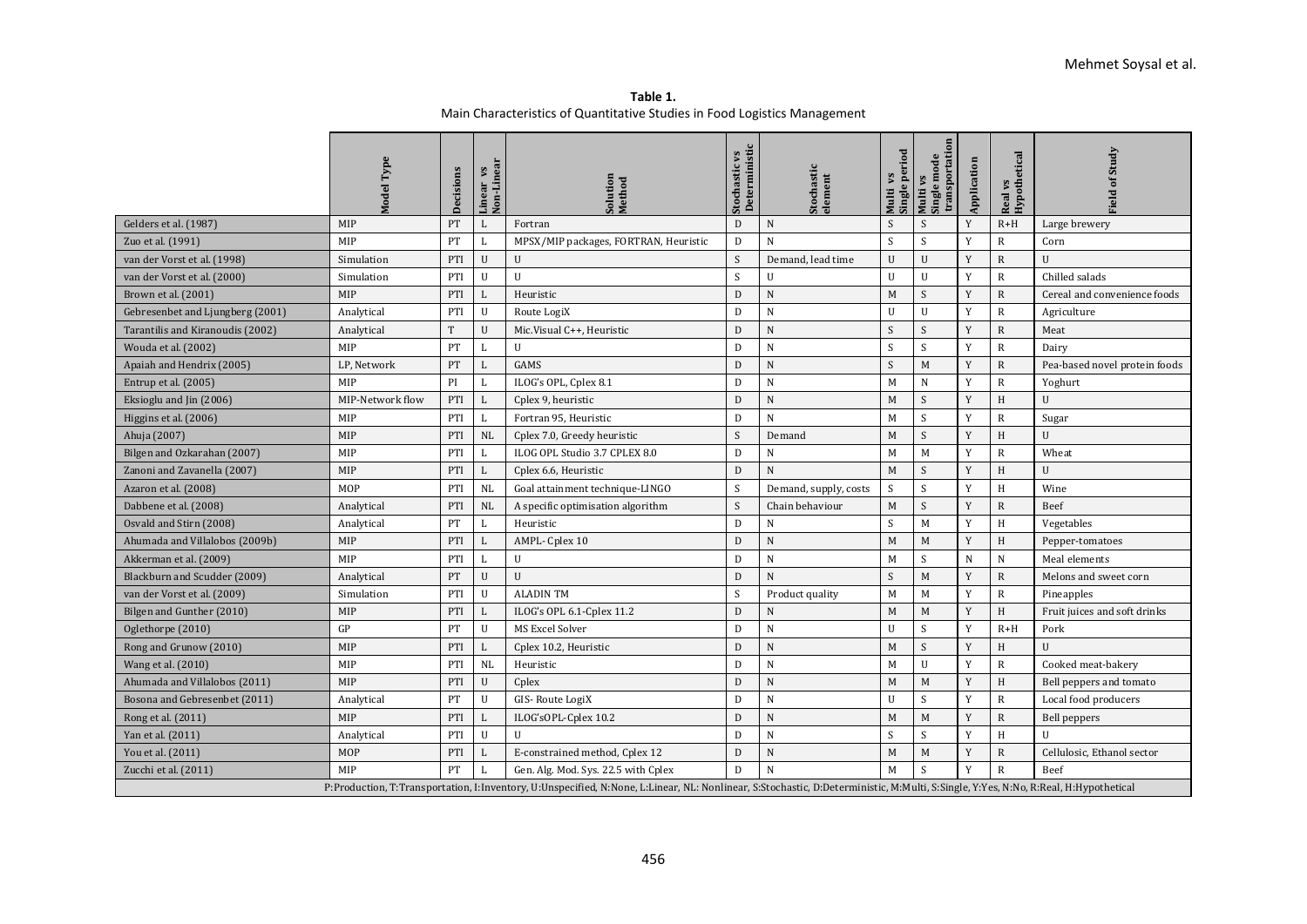The studies in literature which take into account transparency, focus on traceability of the product along the chain. Bilgen and Gunther [\(2010\)](#page-12-14) emphasize a need in FSCs that demand need to be assigned to daily delivery periods rather than weeks because of short replenishment cycles and this situation necessitates tracing the completion of production lots on a daily time scale. They introduced auxiliary binary decision variables, so-called heaviside variables, which indicate that the specific production lot has been finished on a specific line up to a particular day. Rong and Grunow [\(2010\)](#page-13-13) a handle different problem and support the idea that traceability systems must be complemented with suitable production and distribution planning approaches. In their model, they have a parameter called batch ID for each production batch which consists of the information about batch number, product type, production time, and production location. With this information they have tried to determine the number of batches (setups), the batch sizes and which batches are delivered to which retailers in each period. In another study [\(Rong et al., 2011\)](#page-13-12), the developed model traces product batches of different quality throughout the production and distribution network.

# *2.3 Needs for New/Advanced Models (Quantitative Modelling Challenges)*

The reviewed literature on sustainable food logistics management shows that the food industry needs more advanced models for the entire chain to support business decisions and capture SC dynamics [\(Dabbene et al., 2008\)](#page-12-7).

The assumptions of almost all studies in the literature rely on a completely deterministic environment. From the perspectives of ease of development (complexity) or solvability of the developed models, researchers' approach to the chain problems can be understandable. However in the real world most of the chain members in the food industry are confronted with various uncertainties with respect to such as demand, supply or production amounts. Thereby, for getting close to the real life situation it is good to incorporate variation possibility of several parameters into the FSC quantitative models.

One of the main concerns of FSCs, perishability, usually has been taken roughly into consideration in quantitative models. The major reason for mishandling is measuring quality decay is not easy since it can be dependent on many parameters according to the food product and requires technological tracking systems. It is obvious that if more sensitive and detailed quality decay analyses considering environmental or intrinsic conditions are made on related products, more reliable results can be obtained by integrating them into the models.

Another finding that can be drawn from the reviewed papers is that research into SC sustainability has so far received insufficient attention in literature. In response to the growing concerns on sustainable development, the future models should aid decision makers while considering also the environmental and societal repercussions of the chain operations. In order to develop new eco-innovative quantitative models, firstly the impacts of various chain operations to the environment or society should be clearly determined. Life Cycle Assessment Analyses (LCA) serves to that purpose of assessment of impacts associated with all the stages of a product's life from-cradle-to-grave. After determining the crucial impact categories (the key performance indicators) for lessening their magnitudes and pursuing operations in a sustainable way, researchers can incorporate them into the quantitative models and search for the improvement opportunities.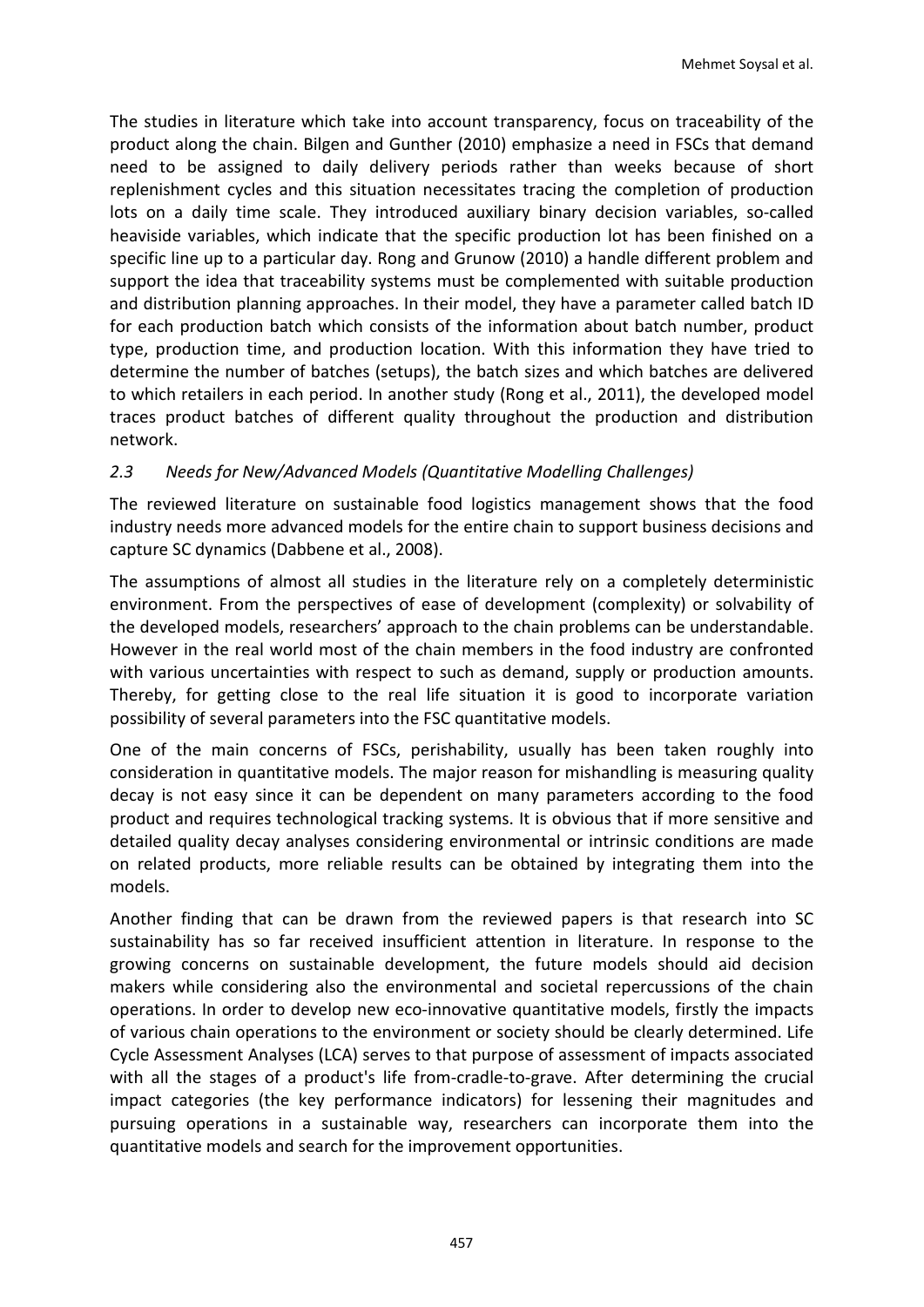|                                                     | (1987)<br>et al.<br>Gelders | al. (1991)<br>$\mathsf{et}$<br>Zuo | (1998)<br>et al.<br>der Vorst<br>van | (2000)<br>ನ.<br>$\mathsf{et}$<br>der Vorst<br>van | al. (2001)<br>$\mathsf{et}$<br>Brown | and Ljungberg (2001)<br>Gebresenbet | Tarantilis and Kiranoudis (2002) | al. (2002)<br>$\mathop{\rm et}\nolimits$<br>Wouda | (2005)<br>Apaiah and Hendrix | Entrup et al. (2005) | Eksioglu and Jin (2006) | Higgins et al. (2006) | (2007)<br>Ahuja | (2007)<br>Ozkarahan<br>Bilgen and | (2007)<br>and Zavanella<br>Zanoni a | et al. (2008)<br>Azaron | et al. (2008)<br>Dabbene | Osvald and Stirn (2008) | (2009b)<br>and Villalobos<br>Ahumada | Akkerman et al. (2009)    | (2009)<br>Blackburn and Scudder | der Vorst et al. (2009)<br>van | Bilgen and Gunther (2010) | Oglethorpe (2010) | (2010)<br>Rong and Grunow | al. (2010)<br>$\mathsf{e}\mathsf{t}$<br>Wang | Ahumada and Villalobos (2011) | Bosona and Gebresenbet (2011) | al. (2011)<br>et<br>Rong | al. (2011)<br>$\mathbf{e}$<br>${\tt Yan}$ | (2011)<br>ನ.<br>You et | Zucchi et al. (2011) |
|-----------------------------------------------------|-----------------------------|------------------------------------|--------------------------------------|---------------------------------------------------|--------------------------------------|-------------------------------------|----------------------------------|---------------------------------------------------|------------------------------|----------------------|-------------------------|-----------------------|-----------------|-----------------------------------|-------------------------------------|-------------------------|--------------------------|-------------------------|--------------------------------------|---------------------------|---------------------------------|--------------------------------|---------------------------|-------------------|---------------------------|----------------------------------------------|-------------------------------|-------------------------------|--------------------------|-------------------------------------------|------------------------|----------------------|
| Cost reduction and improved responsiveness          |                             |                                    |                                      |                                                   |                                      |                                     |                                  |                                                   |                              |                      |                         |                       |                 |                                   |                                     |                         |                          |                         |                                      |                           |                                 |                                |                           |                   |                           |                                              |                               |                               |                          |                                           |                        |                      |
| <b>Various Supply Chain Costs</b>                   | X                           | $\boldsymbol{\mathsf{X}}$          | X                                    | $\boldsymbol{\mathsf{X}}$                         | $\boldsymbol{X}$                     | X                                   | X                                | X                                                 | X                            | X                    | X                       | X                     | X               | $\boldsymbol{\mathsf{X}}$         | $\boldsymbol{\mathsf{x}}$           | X                       | X                        | X                       | X                                    | $\boldsymbol{\mathsf{X}}$ | X                               | $\boldsymbol{\mathsf{x}}$      | $\boldsymbol{\mathsf{X}}$ | X                 | X                         | $\boldsymbol{X}$                             | X                             | X                             | X                        | X                                         | X                      | X                    |
| Variance of the total cost                          |                             |                                    |                                      |                                                   |                                      |                                     |                                  |                                                   |                              |                      |                         |                       |                 |                                   |                                     | X                       |                          |                         |                                      |                           |                                 |                                |                           |                   |                           |                                              |                               |                               |                          |                                           |                        |                      |
| <b>Financial risk</b>                               |                             |                                    |                                      |                                                   |                                      |                                     |                                  |                                                   |                              |                      |                         |                       |                 |                                   |                                     | $\mathsf{x}$            |                          |                         |                                      |                           |                                 |                                |                           |                   |                           |                                              |                               |                               |                          |                                           |                        |                      |
| Responsiveness (Order Cycle Time of the SC)         |                             |                                    | X                                    | X                                                 |                                      |                                     |                                  |                                                   |                              |                      |                         |                       |                 |                                   |                                     |                         |                          |                         | X                                    |                           | X                               |                                | $\boldsymbol{\mathsf{X}}$ |                   |                           |                                              |                               |                               |                          |                                           |                        |                      |
| Marginal Value of Time (MVT)                        |                             |                                    |                                      |                                                   |                                      |                                     |                                  |                                                   |                              |                      |                         |                       |                 |                                   |                                     |                         |                          |                         |                                      |                           | $\mathsf{x}$                    |                                |                           |                   |                           |                                              |                               |                               |                          |                                           |                        |                      |
| Forbidden stock-out possibility                     |                             |                                    |                                      |                                                   |                                      |                                     | X                                |                                                   |                              | X                    | X                       | X                     |                 | X                                 | X                                   |                         |                          |                         | X                                    | X                         |                                 |                                | Χ                         |                   | Χ                         | X                                            |                               |                               | X                        | X                                         | $\mathsf{x}$           |                      |
| Utilisation of transport carriers                   |                             |                                    | Χ                                    | $\boldsymbol{\mathsf{X}}$                         |                                      | X                                   | X                                |                                                   |                              |                      |                         |                       |                 |                                   | $\boldsymbol{\mathsf{x}}$           |                         |                          | X                       |                                      |                           |                                 |                                |                           |                   |                           |                                              |                               | Χ                             |                          |                                           |                        |                      |
| Improved food quality and a reduction of food waste |                             |                                    |                                      |                                                   |                                      |                                     |                                  |                                                   |                              |                      |                         |                       |                 |                                   |                                     |                         |                          |                         |                                      |                           |                                 |                                |                           |                   |                           |                                              |                               |                               |                          |                                           |                        |                      |
| Quality decay tracking                              |                             |                                    | X                                    | $\boldsymbol{\mathsf{X}}$                         | $\mathsf{X}$                         |                                     |                                  |                                                   |                              | X                    | X                       |                       | $\mathsf{X}$    |                                   | $\pmb{\times}$                      |                         | X                        | X                       | X                                    | $\boldsymbol{\mathsf{X}}$ | X                               | $\mathsf{X}$                   |                           |                   | X                         | X                                            | X                             | X                             | X                        | $\mathsf{x}$                              | $\mathsf{X}$           |                      |
| Temperature controls                                |                             |                                    |                                      |                                                   |                                      | X                                   |                                  |                                                   |                              |                      |                         |                       |                 |                                   |                                     |                         | X                        |                         |                                      | X                         | X                               | X                              |                           |                   | Χ                         | X                                            | X                             | X                             | X                        |                                           |                        |                      |
| Enthalpy level controls                             |                             |                                    |                                      |                                                   |                                      |                                     |                                  |                                                   |                              |                      |                         |                       |                 |                                   |                                     |                         |                          |                         |                                      | Χ                         |                                 |                                |                           |                   |                           |                                              |                               |                               |                          |                                           |                        |                      |
| Food Waste                                          |                             |                                    |                                      |                                                   |                                      |                                     |                                  |                                                   |                              |                      |                         |                       |                 |                                   |                                     |                         |                          |                         |                                      | Χ                         |                                 | X                              |                           |                   |                           | X                                            |                               |                               | X                        |                                           | X                      |                      |
| Improved sustainability and transparency            |                             |                                    |                                      |                                                   |                                      |                                     |                                  |                                                   |                              |                      |                         |                       |                 |                                   |                                     |                         |                          |                         |                                      |                           |                                 |                                |                           |                   |                           |                                              |                               |                               |                          |                                           |                        |                      |
| <b>GHG</b> emission rates                           |                             |                                    |                                      |                                                   |                                      | X                                   |                                  |                                                   |                              |                      |                         |                       |                 |                                   |                                     |                         |                          |                         |                                      | Χ                         |                                 | X                              |                           | X                 |                           |                                              |                               | X                             |                          |                                           | X                      |                      |
| Energy usage                                        |                             |                                    |                                      |                                                   |                                      |                                     |                                  |                                                   |                              |                      |                         |                       |                 |                                   |                                     |                         |                          |                         |                                      | Χ                         |                                 | X                              |                           | X                 |                           |                                              |                               |                               |                          |                                           |                        |                      |
| Water use                                           |                             |                                    |                                      |                                                   |                                      |                                     |                                  |                                                   |                              |                      |                         |                       |                 |                                   |                                     |                         |                          |                         | X                                    |                           |                                 |                                |                           | X                 |                           |                                              |                               |                               |                          |                                           | X                      |                      |
| Fat content of products (health impacts)            |                             |                                    |                                      |                                                   |                                      |                                     |                                  |                                                   |                              |                      |                         |                       |                 |                                   |                                     |                         |                          |                         |                                      |                           |                                 |                                |                           | $\boldsymbol{X}$  |                           |                                              |                               |                               |                          |                                           |                        |                      |
| Number of accrued jobs                              |                             |                                    |                                      |                                                   |                                      |                                     |                                  |                                                   |                              |                      |                         |                       |                 |                                   |                                     |                         |                          |                         |                                      |                           |                                 |                                |                           | $\mathsf{x}$      |                           |                                              |                               |                               |                          |                                           | X                      |                      |
| <b>Tracing batches</b>                              |                             |                                    |                                      |                                                   |                                      |                                     |                                  |                                                   |                              |                      |                         |                       |                 |                                   |                                     |                         |                          |                         |                                      |                           |                                 |                                | $\mathsf{X}$              |                   | X                         | $\mathsf{x}$                                 |                               | X                             | X                        |                                           |                        |                      |

**Table 2.** Performance Indicators in Food Logistics Management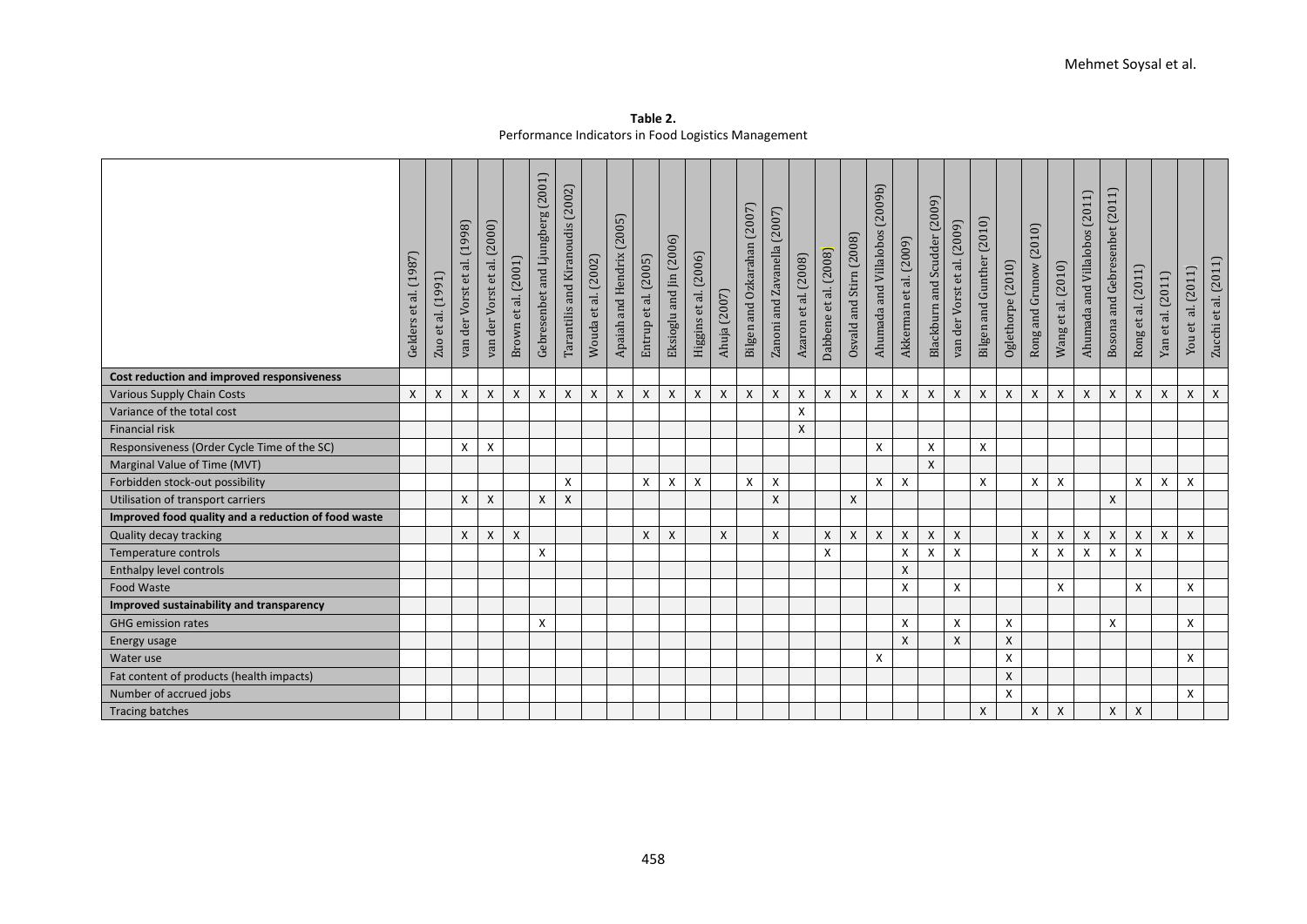Traceability aids to reveal knowledge and make it transparent so that it is visible to all stakeholders. Thereby, having traceability systems to track different characteristics of the products from production to consumer helps to improve the transparency of the whole chain. Similar to sustainability, traceability receives insufficient attention in literature (Rong and Grunow,2010). However, the increased availability of the information with new control systems on the origin or physical condition of the product along the chain, has potential to improve development of future models.

To conclude, adoption of sustainability concerns with respect the product together with intrinsic characteristics of FSCs such as perishability and transparency are prerequisites for the success of quantitative models in sustainable food logistics management.

#### **3 Conclusion**

<span id="page-11-2"></span>FSCM is in general a complex process owing to the intrinsic characteristics of FSCs and fast moving and highly competitive food sector. In addition to that FSCs are recently confronted with sustainable development trend. Regarding that, the need for adding sustainability concerns into the FSCM, results in much more complicated and challenging decision making process. Inevitably, food logistics systems are also affected from this alteration process starting from traditional SCM to SFSCM. In this paper, we have reviewed the quantitative studies on food logistics management while pointing out the aforementioned alteration process. Besides, we have also consulted from some qualitative studies. We have given special focus on logistical key issues and current available methods to identify quantitative modelling challenges in sustainable food logistics management. The core issues in sustainable food logistics management have been investigated in three groups: (1) cost reduction and improved responsiveness, (2) improved food quality and a reduction of food waste, and (3) improved sustainability and transparency. As a result, the quantitative studies on food logistics management have been evaluated in terms of modelling characteristics and performance indicators considered for each of the aforementioned logistical key issues. The conclusions drawn from this work affirm that the research on sustainable food logistics management is developing according to the needs of the food industry. The arguable point is about its adequacy of aiding decision making process and capturing SC dynamics. It is important to highlight that currently the literature is insufficient to respond to those practical needs. Generally, the intrinsic characteristics of food products are not handled properly in the studies. The majority of the works reviewed even do not contemplate on sustainability problems, the sustainability concerns find place only in a few recent studies. After this review, we come up with a conclusion that the new/advanced models that take into consideration of demands from practice are required for sustainable food logistics management. It is believed that this study has potential to provide perspectives on future efforts of sustainable food logistics system modelling.

#### <span id="page-11-3"></span>**References**

- Ahuja, R. K. (2007). A heuristic approach to the multi-period single-sourcing problem with production and inventory capacities and perishability constraints. *Informs Journal on Computing,* **19:** 14-26.
- <span id="page-11-0"></span>Ahumada, O., Villalobos, J. R. (2009ª). Application of planning models in the agri-food supply chain: A review. *European Journal of Operational Research,* **196:** 1-20.
- <span id="page-11-1"></span>Ahumada, O., Villalobos, J. R. (2009b). A tactical model for planning the production and distribution of fresh produce. *Annals of Operations Research,* **190:** 339-358.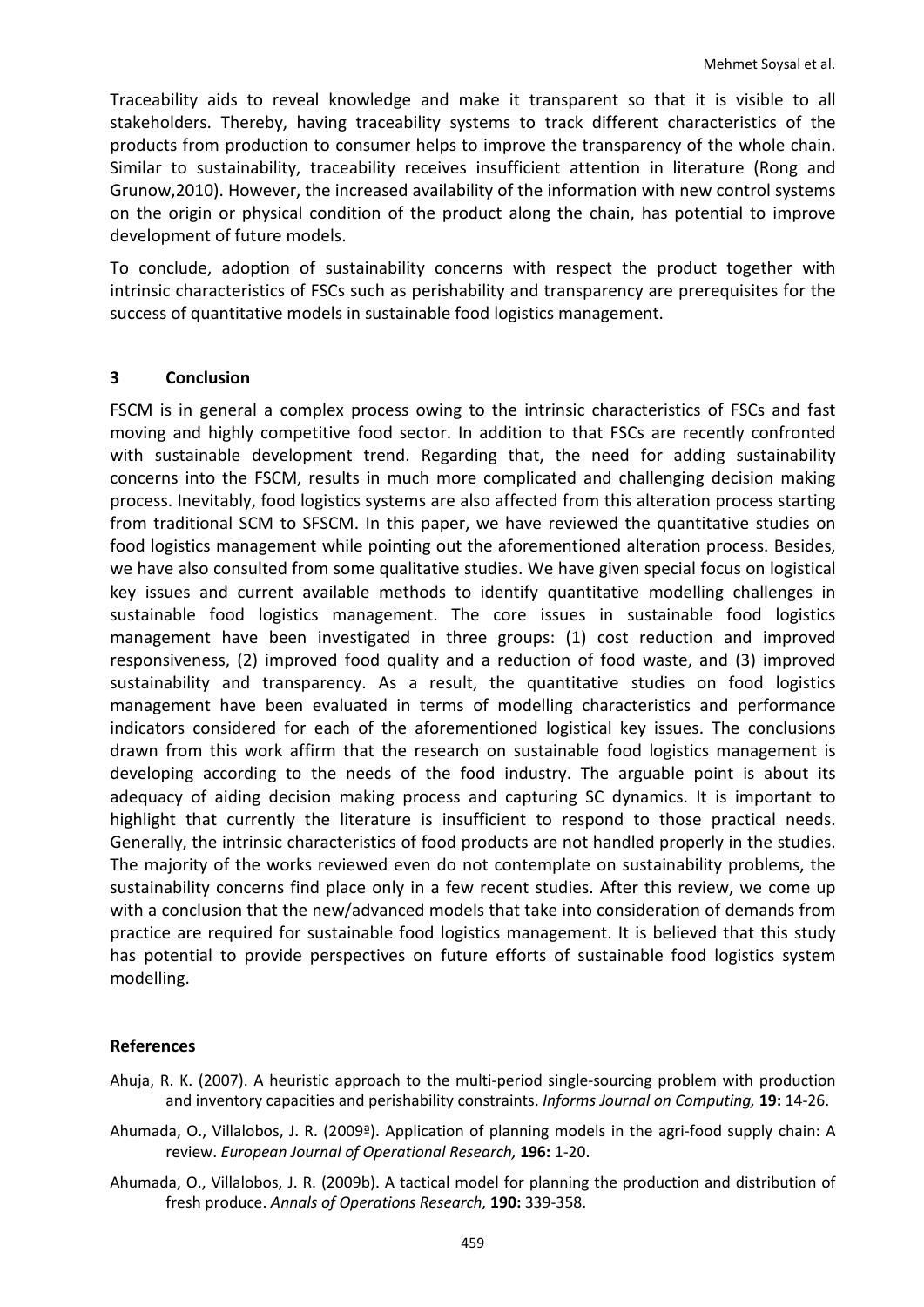- <span id="page-12-27"></span><span id="page-12-26"></span><span id="page-12-24"></span><span id="page-12-22"></span><span id="page-12-18"></span><span id="page-12-3"></span>Ahumada, O., Villalobos, J. R. (2011). Operational model for planning the harvest and distribution of perishable agricultural products. *International Journal of Production Economics,* **133:** 677-687.
- <span id="page-12-21"></span><span id="page-12-1"></span>Aiking, H., Boer, J. (2004). Food sustainability Diverging interpretations. *British Food Journal,* **106:** 359- 365.
- <span id="page-12-25"></span><span id="page-12-2"></span>Akkerman, R., Farahani, P., and Grunow, M. (2010). Quality, safety and sustainability in food distribution: a review of quantitative operations management approaches and challenges. *Or Spectrum,* **32:** 863-904.
- <span id="page-12-28"></span><span id="page-12-15"></span>Akkerman, R., Yang, W., and Grunow, M.(2009). MILP approaches to sustainable production and distribution of meal elements. Computers & Industrial Engineering, 2009. CIE 2009. International Conference on, 6-9 July 2009**:** 973-978.
- <span id="page-12-17"></span><span id="page-12-4"></span>Apaiah, R. K., Hendrix, E. M. T. (2005). Design of a supply chain network for pea-based novel protein foods. *Journal of Food Engineering,* **70:** 383-391.
- <span id="page-12-13"></span>Azaron, A., Brown, K. N., Tarim, S. A., and Modarres, M. (2008). A multi-objective stochastic programming approach for supply chain design considering risk. *International Journal of Production Economics,* **116:** 129-138.
- <span id="page-12-14"></span>Bilgen, B., Gunther, H. O. (2010). Integrated production and distribution planning in the fast moving consumer goods industry: a block planning application. *OR Spectrum,* **32:** 927-955.
- <span id="page-12-6"></span>Bilgen, B., Ozkarahan, I. (2007). A mixed-integer linear programming model for bulk grain blending and shipping. *International Journal of Production Economics,* **107:** 555-571.
- <span id="page-12-23"></span><span id="page-12-8"></span>Blackburn, J., Scudder, G. (2009). Supply Chain Strategies for Perishable Products: The Case of Fresh Produce. *Production and Operations Management,* **18:** 129-137.
- <span id="page-12-20"></span><span id="page-12-0"></span>Bloemhof, J. (2005). Sustainable supply chains for the future. *Medium econometrische toepassingen,* **13:** 12-15.
- Bosona, T. G., Gebresenbet, G. (2011). Cluster building and logistics network integration of local food supply chain. *Biosystems Engineering,* **108:** 293-302.
- <span id="page-12-19"></span><span id="page-12-5"></span>Brown, G., Keegan, J., Vigus, B., and Wood, K. (2001). The Kellogg Company optimizes production, inventory, and distribution. *Interfaces,* **31:** 1-15.
- <span id="page-12-10"></span>Carter, C. R., Rogers, D. S. (2008). A framework of sustainable supply chain management: moving toward new theory. *International Journal of Physical Distribution & Logistics Management,* **38:** 360-387.
- <span id="page-12-9"></span>Chaabane, A., Ramudhin, A., and Paquet, M. (2012). Design of sustainable supply chains under the emission trading scheme. *International Journal of Production Economics,* **135:** 37-49.
- Chang, R. (1981). *Physical chemistry with applications to biological systems,* New York, Macmillan Publishing Co.
- <span id="page-12-12"></span>Chopra, S., Meindl, P. (2010). *Supply Chain Management: Strategy, Planning and Operation,* New Jersey, Pearson Education.
- <span id="page-12-7"></span>Dabbene, F., Gay, P., Sacco, N. (2008). Optimisation of fresh-food supply chains in uncertain environments, Part I: Background and methodology. *Biosystems Engineering,* **99:** 348-359.
- <span id="page-12-16"></span>Eksioglu, S. D., Jin, M. Z. (2006). Cross-facility production and transportation planning problem with perishable inventory. *Computational Science and Its Applications - Iccsa 2006, Pt 3,* **3982:** 708- 717.
- Entrup, M. L., Gunther, H. O., Van Beek, P., Grunow, M., Seiler, T. (2005). Mixed-Integer Linear Programming approaches to shelf-life-integrated planning and scheduling in yoghurt production. *International Journal of Production Research,* **43:** 5071-5100.
- <span id="page-12-11"></span>Fritz, M., Schiefer, G. 2008. Food chain management for sustainable food system development: a European research agenda. *Agribusiness,* **24:** 440-452.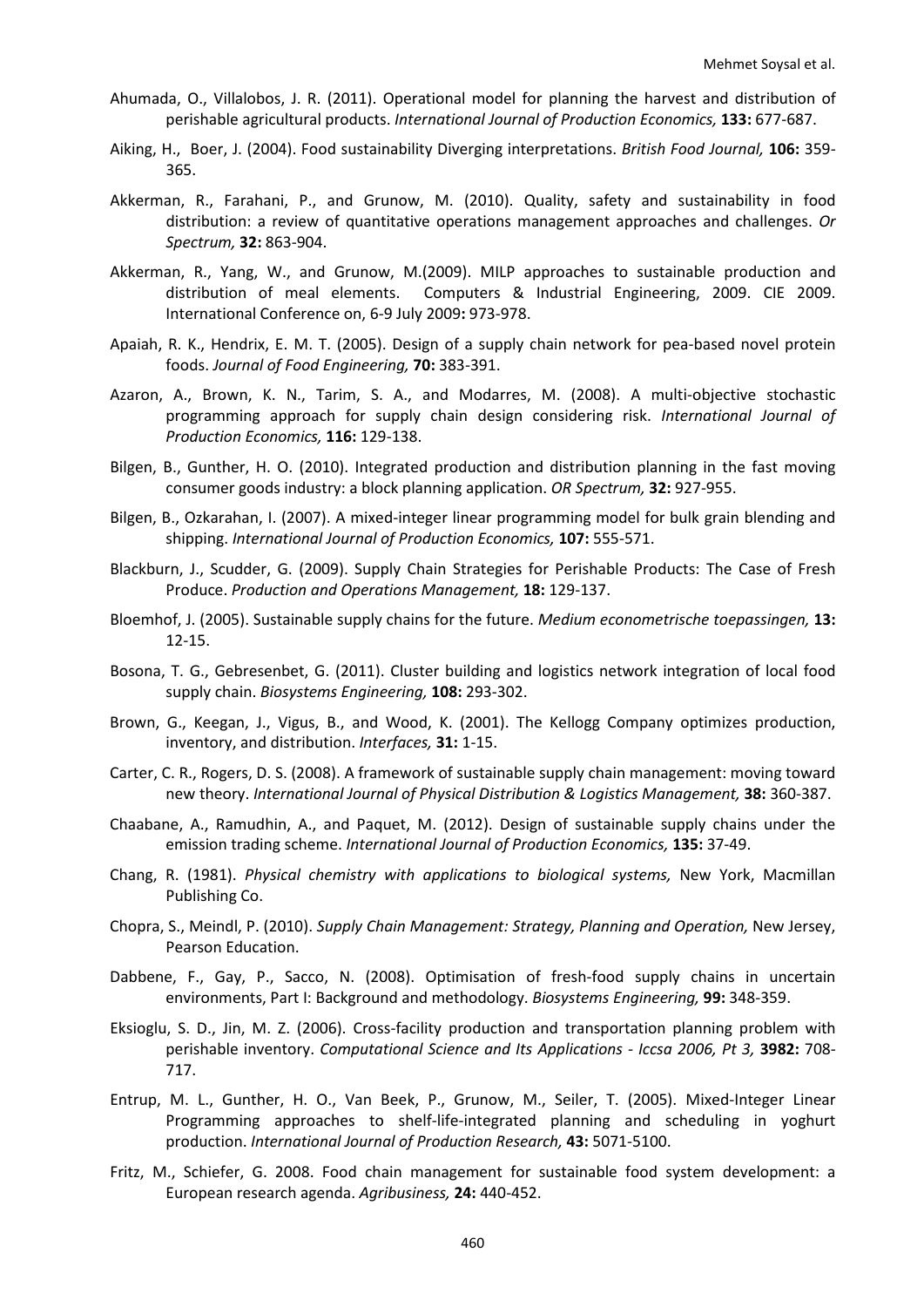- <span id="page-13-21"></span><span id="page-13-19"></span><span id="page-13-16"></span>Gebresenbet, G., Ljungberg, D. (2001). Coordination and route optimization of agricultural goods transport to attenuate environmental impact. *Journal of Agricultural Engineering Research,* **80:** 329-342.
- Gelders, L. F., Pintelon, L. M., and Vanwassenhove, L. N. (1987). A location allocation problem in a large belgian brewery. *European Journal of Operational Research,* **28:** 196-206.
- <span id="page-13-4"></span>GLOBAL FOOD SECURITY. (2012). *The food security problem* [Online]. Available: [http://www.foodsecurity.ac.uk/issue/index.html.](http://www.foodsecurity.ac.uk/issue/index.html)
- <span id="page-13-23"></span><span id="page-13-7"></span>Gunasekaran, A., Lai, K. H., and Cheng, T. C. E. (2008). Responsive supply chain: A competitive strategy in a networked economy. *Omega-International Journal of Management Science,* **36:** 549-564.
- <span id="page-13-22"></span>Higgins, A., Beashel, G., and Harrison, A. (2006). Scheduling of brand production and shipping within a sugar supply chain. *Journal of the Operational Research Society,* **57:** 490-498.
- <span id="page-13-25"></span><span id="page-13-1"></span>Kepler, E. F. (2004). Supply chain approach to sustainable beef production from a Brazilian perspective. *Livestock Production Science,* **90:** 53-61.
- <span id="page-13-24"></span><span id="page-13-0"></span>Linton, J. D., Klassen, R., and Jayaraman, V. (2007). Sustainable supply chains: An introduction. *Journal of Operations Management,* **25:**1075-1082.
- <span id="page-13-8"></span>Ministry Of Economics Agriculture And Innovation (2010). Fact sheet: Food waste in the Netherlands.
- <span id="page-13-20"></span><span id="page-13-6"></span>Mula, J., Peidro, D., Diaz-Madronero, M., and Vicens, E. (2010). Mathematical programming models for supply chain production and transport planning. *European Journal of Operational Research,* **204:** 377-390.
- <span id="page-13-2"></span>Neto, J. Q. F., Walther, G., Bloemhof, J., Van Nunen, J. A. E. E., and Spengler, T. (2009). A methodology for assessing eco-efficiency in logistics networks. *European Journal of Operational Research,* **193:** 670-682.
- <span id="page-13-15"></span>Oglethorpe, D. (2010). Optimising economic, environmental, and social objectives: a goal-programming approach in the food sector. *Environment and Planning A,* **42:** 1239-1254.
- <span id="page-13-17"></span><span id="page-13-14"></span>Osvald, A., and Stirn, L. Z. (2008). A vehicle routing algorithm for the distribution of fresh vegetables and similar perishable food. *Journal of Food Engineering,* **85:** 285-295.
- <span id="page-13-18"></span><span id="page-13-12"></span>Rong, A. Y., Akkerman, R., and Grunow, M. (2011). An optimization approach for managing fresh food quality throughout the supply chain. *International Journal of Production Economics,* **131:** 421- 429.
- <span id="page-13-13"></span>Rong, A. Y., Grunow, M. (2010). A methodology for controlling dispersion in food production and distribution. *Or Spectrum,* **32:** 957-978.
- <span id="page-13-9"></span>Seuring, S., Muller, M. (2008). From a literature review to a conceptual framework for sustainable supply chain management. *Journal of Cleaner Production,* **16:** 1699-1710.
- Tarantilis, C. D., Kiranoudis, C. T. (2002). Distribution of fresh meat. *Journal of Food Engineering,* **51:** 85- 91.
- <span id="page-13-3"></span>Trienekens, J., Zuurbier, P. (2008). Quality and safety standards in the food industry, developments and challenges. *International Journal of Production Economics,* **113:** 107-122.
- <span id="page-13-5"></span>Van der Vorst, J. G. A. J., Beulens, A. J. M. (2002). Identifying sources of uncertainty to generate supply chain redesign strategies *International Journal of Physical Distribution & Logistics,* **32:** 409-430.
- <span id="page-13-11"></span>Van der Vorst, J. G. A. J., Beulens, A. J. M., De Wit, W., and Van Beek, P. (1998). Supply Chain Management in Food Chains: Improving Performance by Reducing Uncertainty. *International Transactions in Operational Research,* **5:** 487-499.
- <span id="page-13-10"></span>Van der Vorst, J. G. A. J., Beulens, A. J. M., and Van Beek, P. (2000). Modelling and simulating multiechelon food systems. *European Journal of Operational Research,* **122:** 354-366.